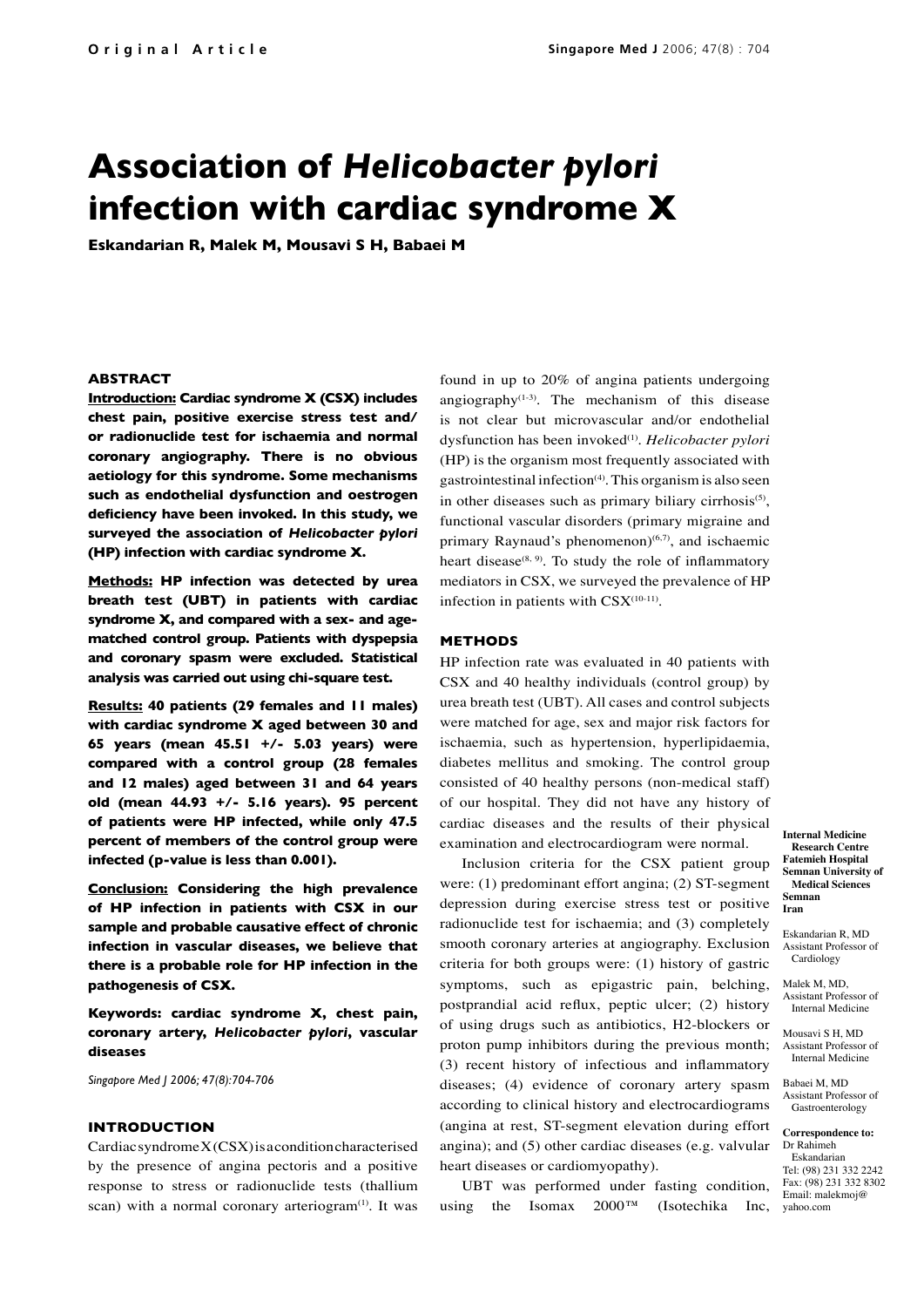Edmonton, AB, Canada) The cut-off point or threshold for the UBT test is designated 5 Delta over baseline  $(DOB)^{(12)}$ . The study was carried out with the approval of Semnan Internal Medicine Research Center. Patients gave their written informed consent before being enrolled in the study. For statistical analysis, we used the chisquare test, and p-values below 0.05 were considered to be statistically significant.

#### **RESULTS**

40 patients (29 females and 11 males) with a mean age of  $45.51 \pm 5.03$  years were compared with 40 healthy individuals (28 females and 12 males) with a mean age of  $44.93 \pm 5.16$  years in the control group. The results indicated that 95% of patients were positive for HP infection, while only 47.5% of the control group were found to have HP infection (p<0.001). The prevalence of major risk factors for coronary artery diseases in both groups is depicted in Table I. In the CSX patient group, 76.2% of females (22 cases) were post-menopausal, and did not receive any hormone replacement therapy.

|                |  |  | Table I. Major risk factors in CSX patients and |  |
|----------------|--|--|-------------------------------------------------|--|
| control group. |  |  |                                                 |  |

| <b>Risk factors</b> | CSX patients | Control    | p-value |
|---------------------|--------------|------------|---------|
| Mean age (years)    | $45 \pm 5$   | $44 \pm 4$ | $NS^*$  |
| Sex (female/male)   | 29/11        | 28/12      | $NS^*$  |
| Hypertension        | 40%          | 39.5%      | $NS*$   |
| Diabetes mellitus   | 2.5%         | 2.5%       | $NS^*$  |
| Hyperlipidaemia     | 17.5%        | 15%        | $NS*$   |
| Smoker              | 7.5%         | 7.5%       | $NS^*$  |

\* NS: not significant

# **DISCUSSION**

We have shown that patients with CSX have a higher prevalence of HP infection compared to the control group, indicating an association between CSX and HP infection. The main causes of CSX are microvascular dysfunction and abnormal response to vasoconstrictor and vasodilator stimuli $(1,13)$ . Endothelial dysfunction and sub-angiographical atheroma have been reported in patients with  $CSX^{(14)}$ . The association between endothelial dysfunction in microcirculation and high prevalence of HP occurrence in the setting of early atherosclerosis or CSX is not clear. HP infection can be a trigger or the probable mechanism of inflammation in this setting. It has recently been suggested that inflammation is also involved in coronary microcirculation abnormalities observed in patients with  $\text{CSX}^{(15)}$ .

Previous studies had shown an association between viral and bacterial infections with vascular diseases, such as ischaemic heart disease and  $\text{CSX}^{(2)}$ . It was also shown, in an earlier study, that HP and *Chlamydia pneumoniae* infection in ApoE(-/-) mice may exert a synergistic effect in the development of arteriosclerosis, which may induce increased expression of cell adhesion molecules ICAM-1 and VCAM-1<sup>(16)</sup>.Chronic infection may be accompanied by persistently-increased production of various inflammatory metabolites, such as cytokines (IL-1- IL-6-TNF- $\alpha$ ), which may affect vessel motility and induce endothelial dysfunction and microvascular hyperconstriction $(2,17)$ .

The concentrations of these cytokines will increase in the gastric mucosa in HP positive patients $(18)$ . Interleukin-6 can increase hepatic gluconeogenesis and triglyceride synthesis. TNF- $\alpha$  also inhibits lipoprotein lipase activity and stimulates hepatic lipogenesis, altering the lipid levels. HP has been shown to influence fibrinogen concentration and total leukocyte count<sup>(16)</sup>. Chronic inflammation can contribute to the risk of vascular disease by increasing some acute phase reactants and inflammatory mediators, leading to endothelial cell damage, altered lipid oxidation and blood coagulation $(18)$ .

The host immune response against HP can determine the occurrence of extraintestinal manifestations. In particular, the virulent CagA-positive strain may evoke a more consistent release of cytokines with vasoactive properties, and such effect might be the basis of systemic effects<sup>(2)</sup>. It can be speculated that the gastric infection caused by virulent CagA-positive strain in a subject having a particular genetic susceptibility could trigger cardiac microvascular alteration<sup>(2)</sup>.

Contrary to our results, another study showed a difference in HP infection rate that was not significant between  $CSX$  patients and the control group<sup>(11)</sup>. Reasons for this discrepancy are not clear. However, there are differences between the two studies. Firstly, Lanza et al included patients taking anti-ischaemic drugs, which can influence the stress test results; and also patients on proton pump inhibitors, which could influence UBT results<sup>(11)</sup>. We excluded such patients in our study. Secondly, Lanza et al selected CSX patients based on positive exercise stress test and negative coronary angiography $(11)$ . In our study, 85% of our CSX patients had positive thallium scans in addition to positive exercise stress test, decreasing the likelihood of false positive exercise stress test results.

In our study, there is a high prevalence of HP